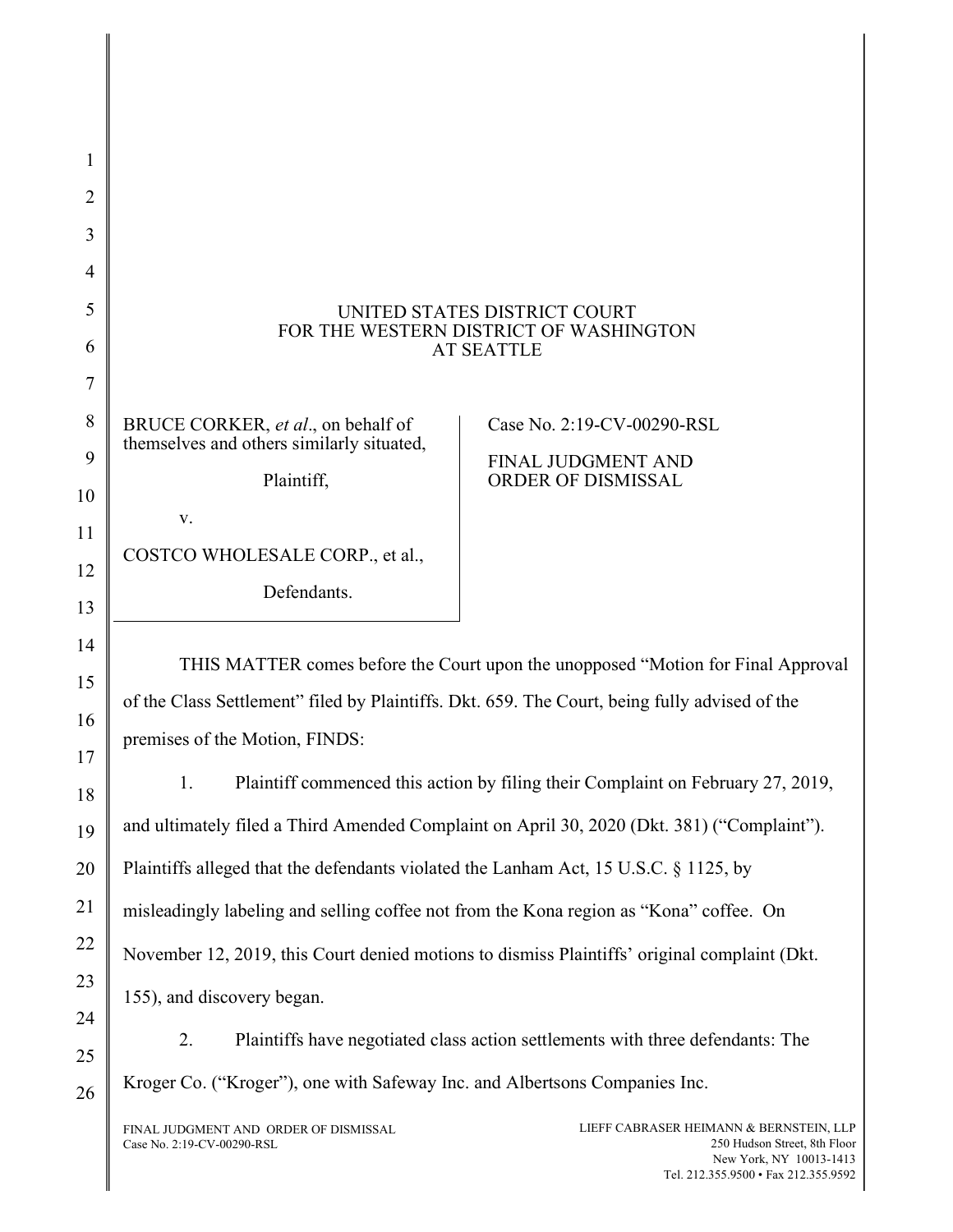("Safeway/Albertsons"), and one with Hawaiian Isles Coffee Co. Ltd. ("HIKC") ("Settling Defendants") (collectively, "Settling Defendants"). The Settlement Agreements were attached as Exhibits 1-3 to the declaration of counsel accompanying the Motion for Preliminary Approval of Class Action Settlements, filed on February 11, 2022 (Dkt. 603).

3. Through the Settlement Agreements, Settling Defendants will fully and completely satisfy the claims of Class Members relating to the claims alleged by Plaintiffs in the Third Amended Complaint by paying Class Members a total payment of \$2,150,000 (\$1.35 million from Kroger and \$800,000 from HIKC), and provide injunctive relief relating to the labeling of the Kona coffee products at issue. Attorneys' fees and costs of Class Counsel and administrative costs will be paid from the Settlement Fund. By entering into the Settlement Agreements, the Settling Defendants made no admissions relating to the claims raised in this lawsuit, nor did Plaintiffs make admissions relating to the Settling Defendants' Defenses.

4. The Settlement Class, as defined in each of the Settlement Agreements, includes the following: All persons and entities who, between February 27, 2015, and the date of Court's order granting preliminary approval to the settlement, farmed Kona coffee in the Kona District and then sold their Kona coffee. Excluded from the Settlement Class are any defendants to the action, as well as any judge assigned to the action, and the judge's immediate family and staff.

5. The Settlement Agreements describe the claims that are being settled on behalf of the Class (defined as the "Settled Claims"). The Settlement Agreements and their terms, including the definitions, are incorporated into this Final Judgment And Order of Dismissal (the "Final Judgment") as if fully set forth herein. The Settlement Agreements and Final Judgment shall be referred to collectively herein as the "Settlements."

FINAL JUDGMENT AND ORDER OF DISMISSAL Case No. 2:19-CV-00290-RSL -2-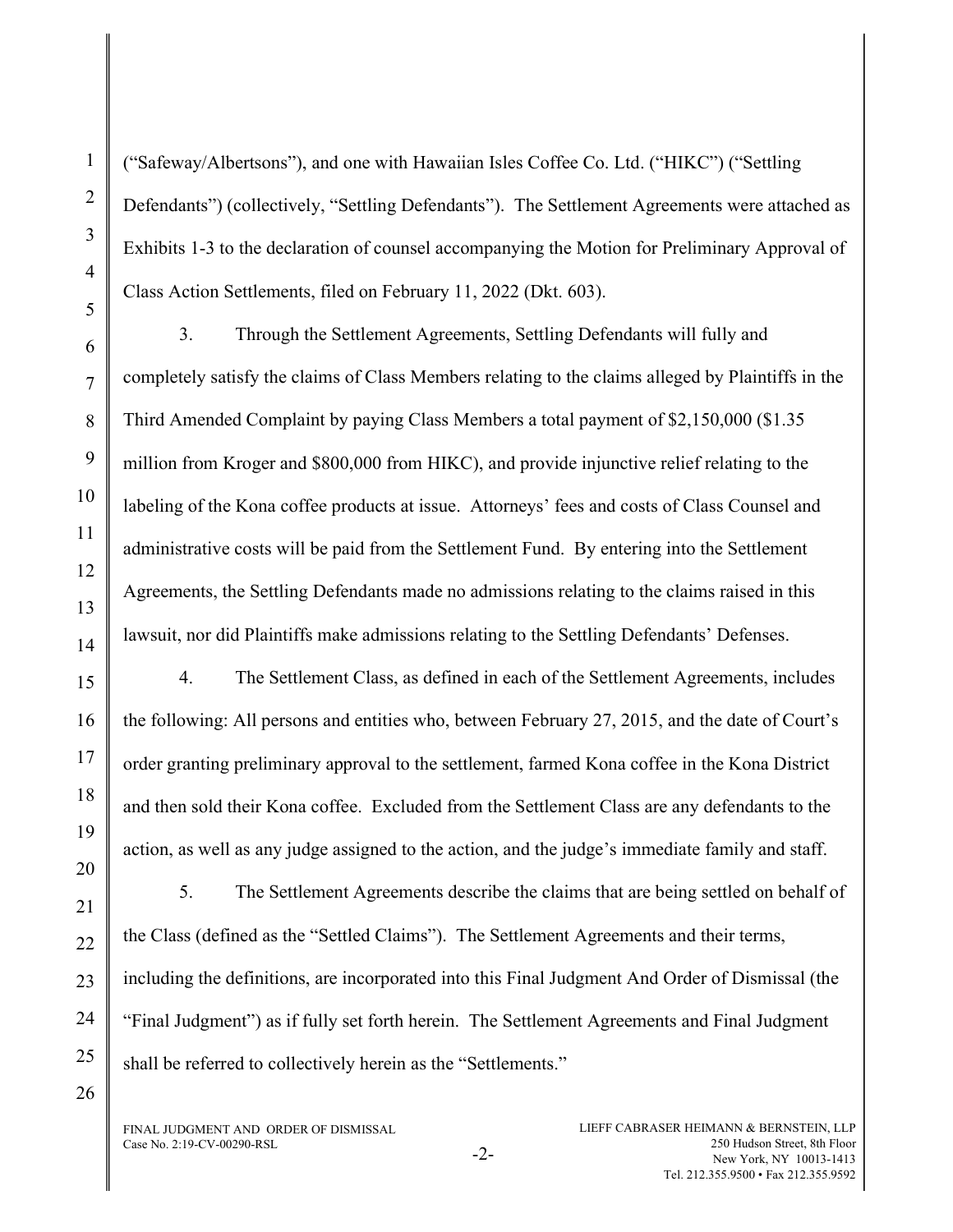6. This Court entered an Order dated February 14, 2022, directing that notice of the proposed Settlements be effectuated as to the Settlement Class (Dkt. 604) ("Preliminary Approval Order"). The Preliminary Approval Order set a hearing for June 3, 2022 to determine whether the proposed Settlements should be approved as fair, reasonable and adequate.

7. In accordance with the Court's Preliminary Approval Order, the Settlement Administrator caused to be mailed and emailed to potential members of the Settlement Class for whom addresses could be located, a notice (the "Settlement Notice") in the form approved by the Court in the Preliminary Approval Orders. Also in accordance with the Court's Preliminary Approval Orders, the Settlement Administrator also caused the publication notice to be placed in the West Hawaii Today. The Court finds that the Settlement Notice, along with the publication notice, provided to potential members of the Settlement Class constituted the best and most practicable notice under the circumstances, thereby complying fully with due process and Rule 23 of the Federal Rules of Civil Procedure. The Court did not receive any objections to the Settlement from class members.

8. The Settling Defendants caused to be mailed to the appropriate federal and state officials the materials required to be submitted by the Class Action Fairness Act, 28 U.S.C. § 1711, et seq. ("CAFA"). The Court finds that CAFA's notice requirements have been satisfied.

9. On June 3, 2022, the Court held a hearing on the proposed Settlements, at which time all interested persons were given an opportunity to be heard. Furthermore, the Court has read and considered all submissions in connection with the Settlements. As explained below, the Court grants the motion for final approval of the Settlements.

FINAL JUDGMENT AND ORDER OF DISMISSAL  $Case No. 2:19-CV-00290-RSL$   $-3-$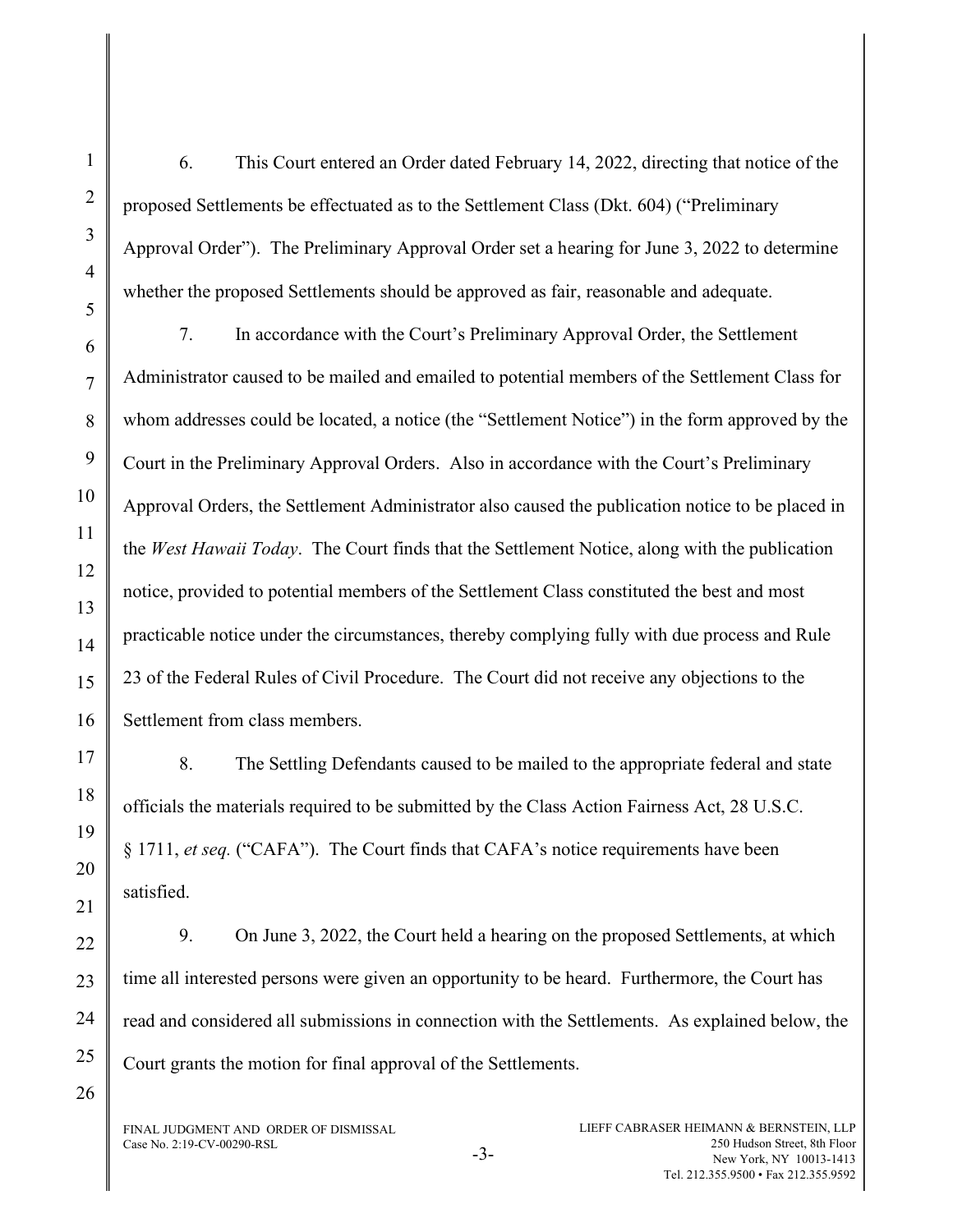## Class Certification

1

2

3

4

5

6

7

8

9

10

11

12

13

14

15

16

17

18

19

20

21

22

23

24

10. The first question before the Court is whether to certify the Settlement Class. See Fed. R. Civ. P. 23(a) & (b). Class certification is proper if Plaintiffs demonstrate: (1) The Settlement Class is so numerous that joinder of all members in a single proceeding would be impracticable; (2) Resolution of the claims will involve common questions of law and fact; (3) The named Plaintiffs' claims are typical of those of the Settlement Class Members; (4) The named Plaintiffs and Settlement Class Counsel have fairly and adequately represented the interests of the Settlement Class and will continue to do so; (5) Questions of law and fact common to the Settlement Class predominate over the questions affecting only individual Settlement Class Members, and (6) certification of the Settlement Class is superior to other available methods to the fair and efficient adjudication of this controversy. Id.

11. In its Preliminary Approval Order, the Court concluded that Plaintiffs showed that they were likely to satisfy these requirements. See Dkt. 604. The Court now finds no reason to disturb those conclusions. As such, the Court certifies the proposed Class.

## Settlement Approval

12. The Court must also determine whether the Settlements are "fair, reasonable, and adequate." Fed. R. Civ. P. 23(e)(2). The Court's Preliminary Approval Order applied these standards and concluded that the Settlement appeared to be "fair, reasonable, and adequate." Dkt. 604 ¶ 4. Plaintiffs explained, and the Court determined, that approval of the Settlements will bestow a substantial economic benefit on the Settlement Class, result in substantial savings in time and money to the litigants and the Court and will further the interests of justice, and that the Settlements are the product of good-faith arm's length negotiations between the Settling

26

25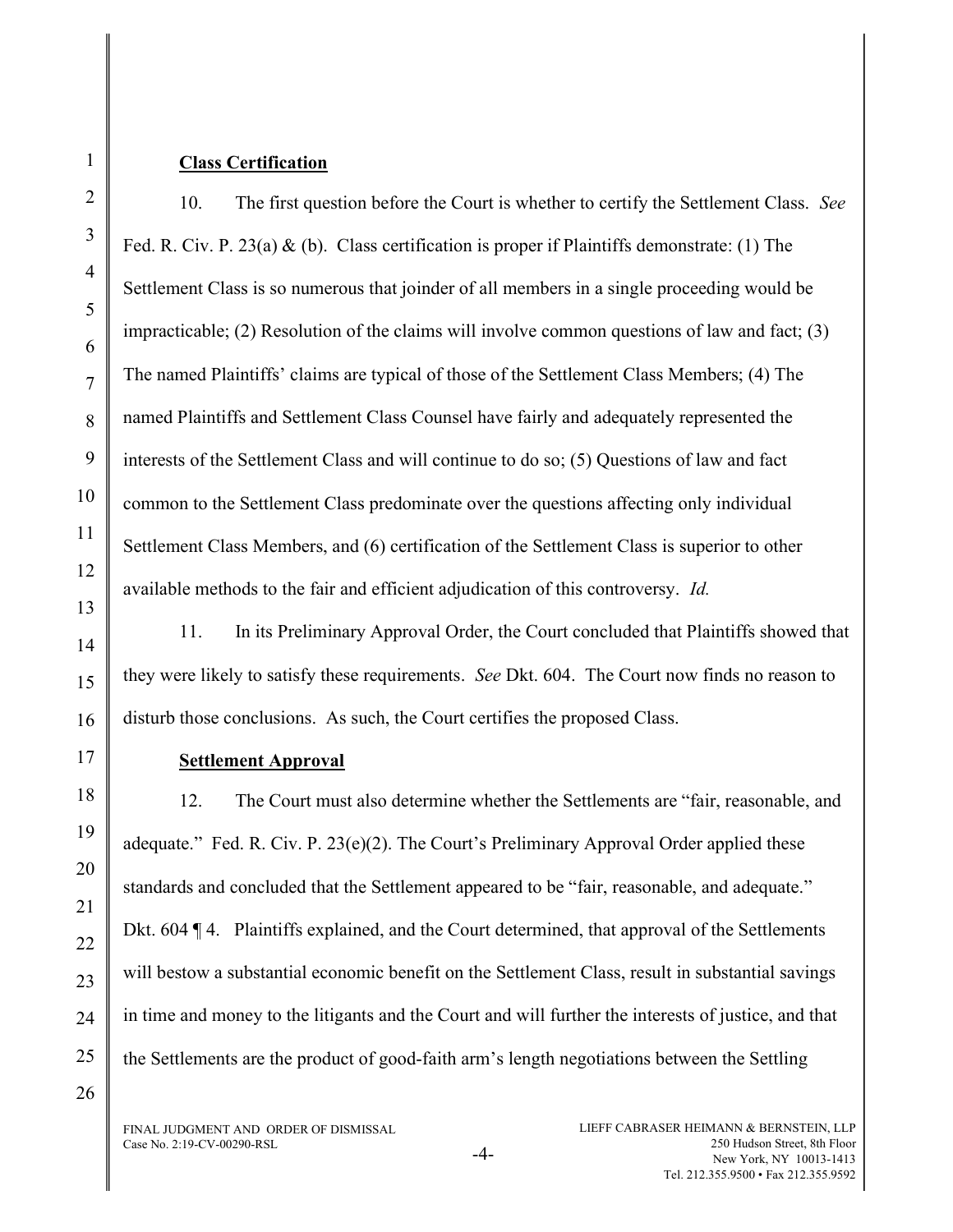Parties. The record is even more supportive of approval now that no Settlement Class Member has objected to the Settlements. The Court thus finds the Settlements to be fair, reasonable, and adequate. See Fed. R. Civ. P. 23(e).

13. The Settlement Agreements, including all of the terms defined therein including but not limited to the definitions of "Settled Claims," are incorporated herein. Any terms used in this Final Judgment are governed by their definitions in the Settlement Agreements. The Court has jurisdiction over the subject matter of this litigation and all parties to this litigation, including all members of the Settlement Class.

14. The certified Settlement Class is defined for purposes of the Settlement Agreements and this Final Judgment as set forth in Paragraph 4 above.

15. Therefore, the Settlements are approved in all respects, and shall be binding upon, and inure to the benefit of, all members of the Settlement Class.

16. All Settled Claims are hereby dismissed with prejudice.

17. This Final Judgment may not be used as an admission by or against Settling Defendants of any fact, claim, assertion, matter, contention, fault, culpability, obligation, wrongdoing or liability whatsoever.

18. The Court has, by separate order, granted Class Counsel's "Motion for Attorneys' Fees and Reimbursement of Litigation Expenses." The amount of Attorneys' Fees and Litigation Expenses awarded to Class Counsel shall be distributed to Class Counsel by the Settlement Administrator from the Settlement Funds.

19. The Court reserves jurisdiction over this matter, the Settling Parties, and all counsel herein, without affecting the finality of this Final Judgment, including over (a) the

FINAL JUDGMENT AND ORDER OF DISMISSAL  $Case No. 2:19-CV-00290-RSL$   $-5-$